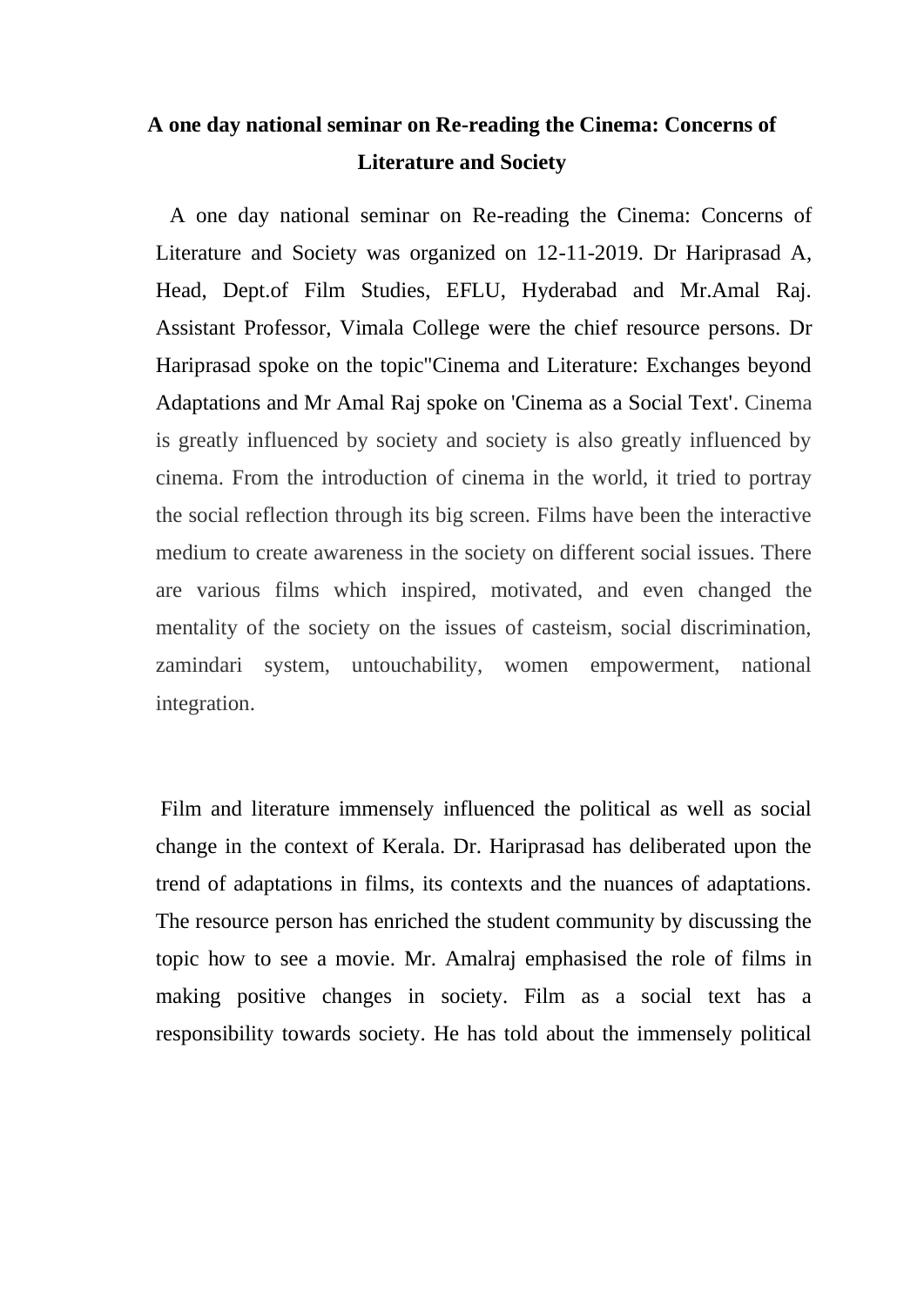

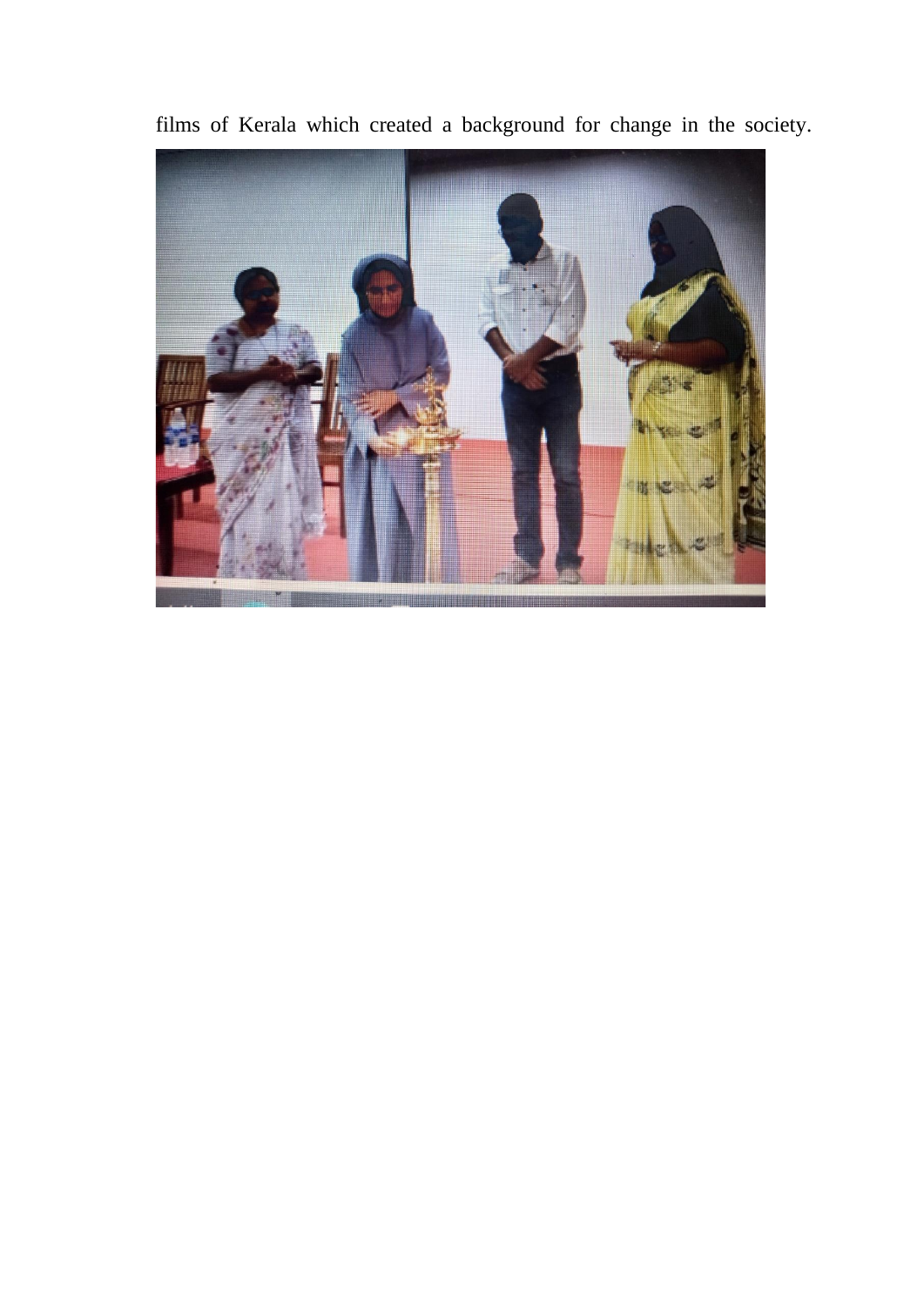

## **ST. JOSEPH'S COLLEGE (AUTONOMOUS) IRINJALAKUDA**

**Department of English** 

12<sup>th</sup> November 2019

## **REREADING THE CINEMA: CONCERNS OF LITERATURE AND SOCIETY**

As a dynamic and multidimensional discourse. cinema has immense scope of retaining its huge popularity even as technology enhances its accessibility levels. Mainstream as well as parallel cinema has seen many narratives from classics to folk stories in providing the inspiration to film makers. The basic human emotions like revenge. love. lust. strife, compassion, power, greed and hunger are problematized in cinema

The seminar entitled "Rereading the Cinema: Concerns of Literature and Society<sup>"</sup> looks at the fascinating language of films from two distinct angles. While Dr Hariprasad reexamines cinema and literature as exchanges beyond adaptations Mr Amaldev PJ unravels the scope of cinema as a social text. The attempt of the seminar is to consider film s as representations of society and the prominent human emotions that dictate its discourses.